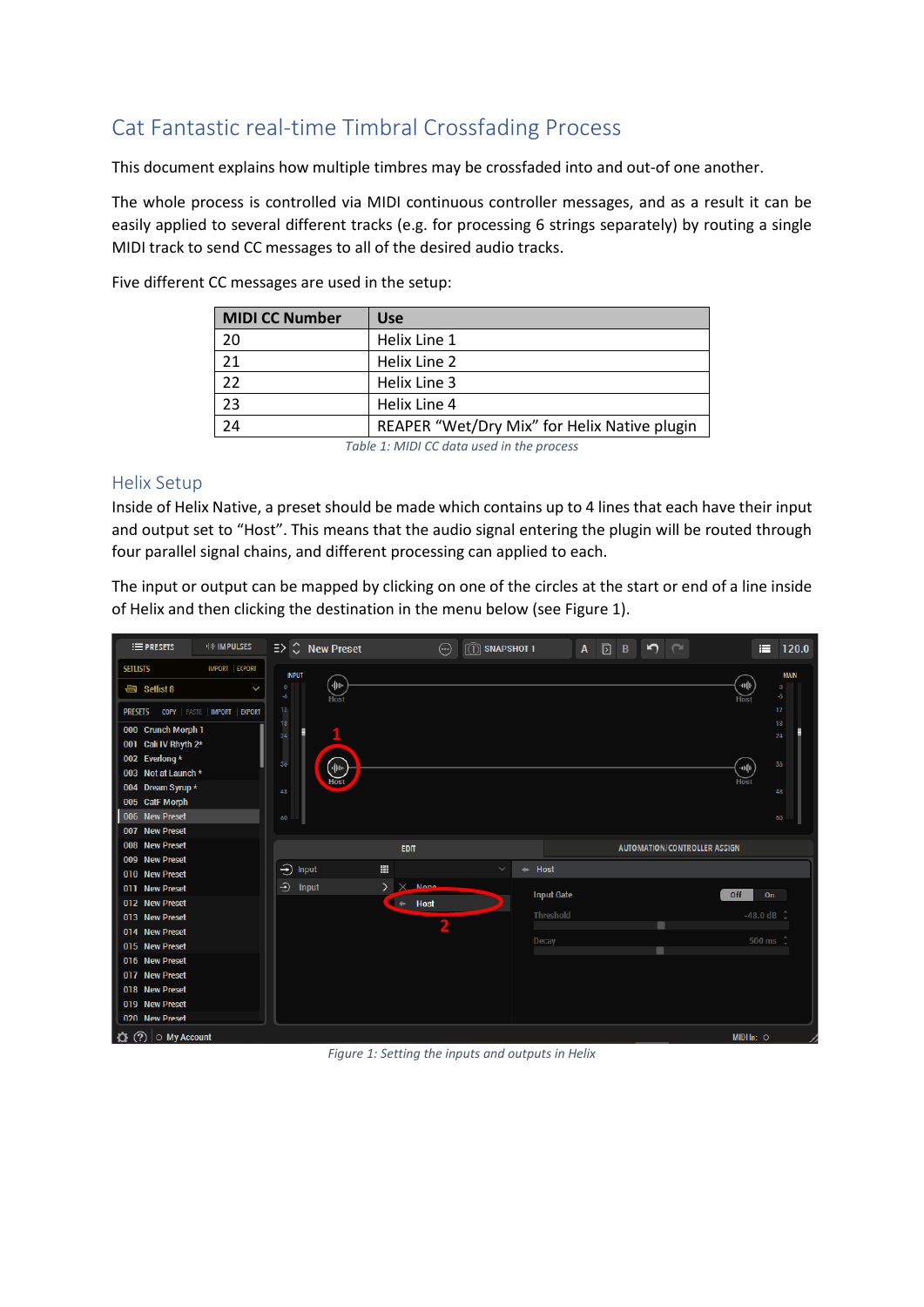To create more than 2 lines inside of Helix, any processing block can be dragged using the mouse to where a line is needed. This creates a "Split" and a "Merge" module at the points where the line branches. To create a completely separate line, these modules should be dragged to below the existing input and output of the existing line, respectively (see figures 2 and 3).



*Figure 2: A newly created line with split/merge modules*



*Figure 3: A new, separate line*

MIDI CC numbers 20-23 need to mapped to the output of each line inside of Helix. This allows Helix to respond to any incoming MIDI CC data by altering the output level of each line.

First, the output that is to be assigned to a MIDI CC number should be clicked on the right hand side of Helix and then the "Automation/Controller Assign" menu should be opened in the lower half of the window. Then, the "Level" parameter should be selected in the uppermost dropdown menu. "Ctrl" should be clicked next and the dropdown menu to its right should be set to "MIDI CC". In the area below, the MIDI CC should be mapped to a number between 20 and 23. Min level should be set around -60dB and Max level should be set to 0dB.

| <b>INPUT</b><br>$\pmb{0}$<br>-6<br>12<br>18<br>24<br>36<br>48 | 业业<br>Host<br>业业<br><b>Host</b><br>咖<br>Host<br>中国 |             |               | ≘<br>═<br>Ξ<br>Ξ |                                               | Hos<br><b>ATO</b><br>Host<br>神师<br>Host<br>神順 | <b>MAIN</b><br>$\pmb{0}$<br>$\ddot{\phantom{a}}$<br>12<br>18<br>24<br>36<br>48 |
|---------------------------------------------------------------|----------------------------------------------------|-------------|---------------|------------------|-----------------------------------------------|-----------------------------------------------|--------------------------------------------------------------------------------|
| 60                                                            | Host                                               | <b>EDIT</b> |               |                  | 20<br><b>AUTOMATION/CONTROLLER ASSIGN&gt;</b> | Host                                          | $60\,$                                                                         |
| <b>Block</b>                                                  | $\hat{\phantom{a}}$                                | Parameter   | <b>Source</b> |                  | <b>G</b> Output Level<br>Ę.                   |                                               | $\checkmark$                                                                   |
| Output                                                        |                                                    | Level       | MIDI CC 20    | $\mathcal{P}$    | <b>MIDICC</b><br>Auto Ctrl                    |                                               | $\checkmark$                                                                   |
| Output                                                        |                                                    | Level       | MIDI CC 21    |                  |                                               |                                               |                                                                                |
| Output                                                        |                                                    | Level       | MIDI CC 22    |                  | <b>Min Level</b><br>٠                         | $-60.0$ dB $\hat{ }$                          |                                                                                |
| Output                                                        |                                                    | Level       | MIDI CC 23    |                  | <b>Max Level</b><br><b>MIDI CC</b>            | $0.0$ dB $\hat{ }$                            | $cc20 - Q$                                                                     |
|                                                               |                                                    |             |               |                  |                                               |                                               |                                                                                |

*Figure 4: Assigning MIDI CC to control Helix*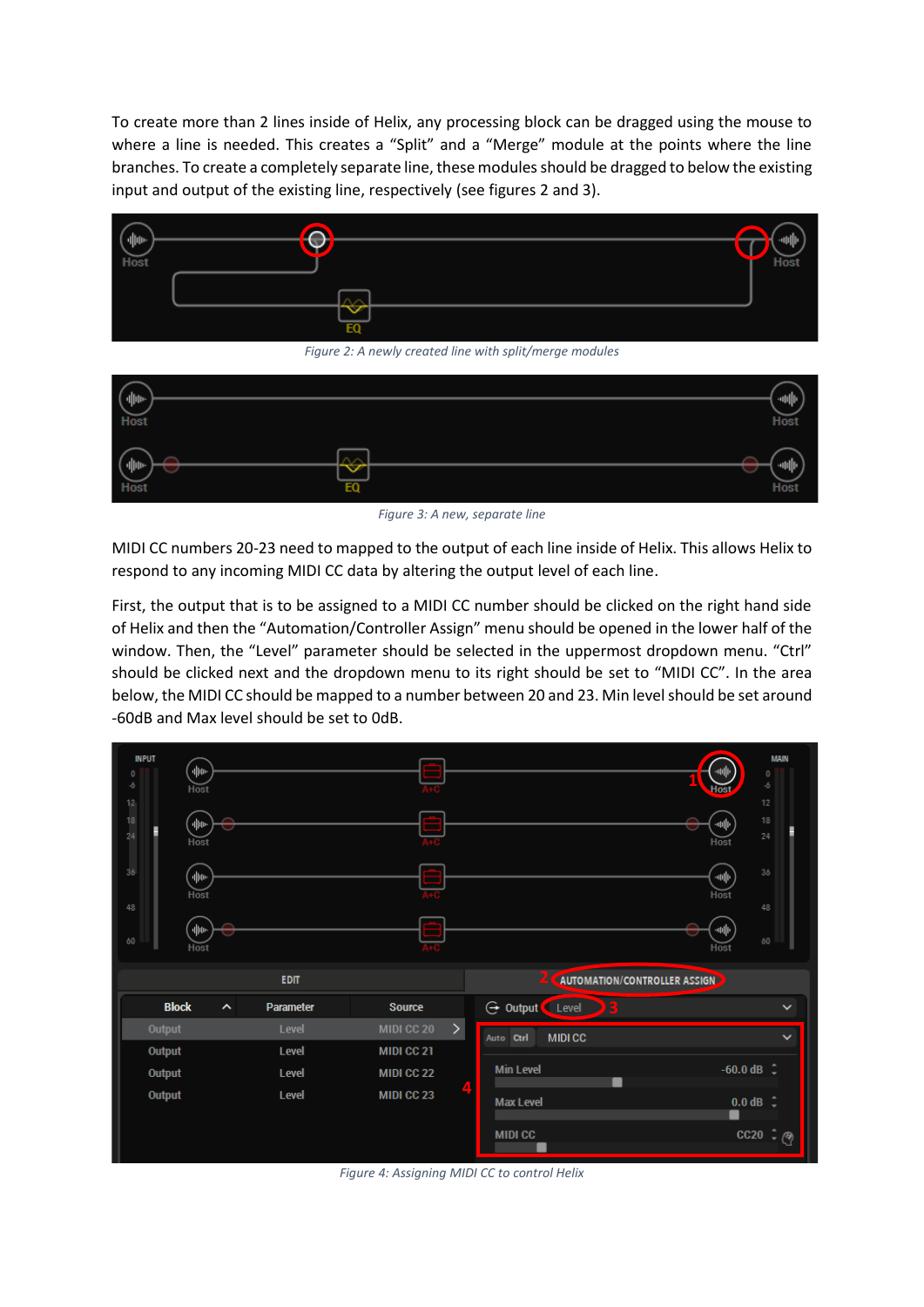### REAPER "Wet/Dry" Setup

REAPER has a built in feature which allows for the "Wet/Dry" signal of any plugin to be controlled, which is beneficial for the GASP setup as it allows for the unprocessed sound of the guitar to be blended in with the 4 lines in Helix without having to sacrifice one of the lines to serve as the unprocessed sound. It is possible to map MIDI CC data to control this "Wet" parameter. Using MIDI CC for this is beneficial in the GASP setup as it allows for all of the timbral morphing process to be controlled on a single MIDI track, and it also allows for the possibility for control from an external MIDI device.

To assign the parameter to be controlled via MIDI CC data, the "trim" button on the audio track should be clicked (see figure 5). This should bring up a list of many parameters, at the end of which should be the "Wet" parameter. Clicking the "Mod…" button next to this parameter brings up another menu (see figure 6).

| Morph                                     |           |            |                 | О<br>ROUTE                       | σ<br>М                                    | $\mathsf{FX} \circ \mathsf{O}$ $\mathsf{O}$ $\mathsf{C}$ $\mathsf{I}$ trim<br>S |                    |
|-------------------------------------------|-----------|------------|-----------------|----------------------------------|-------------------------------------------|---------------------------------------------------------------------------------|--------------------|
| Figure 5: The "trim" button in REAPER     |           |            |                 |                                  |                                           |                                                                                 |                    |
|                                           |           |            |                 |                                  |                                           |                                                                                 |                    |
| Envelopes for track 52 "Morph" (folder)   |           |            |                 |                                  |                                           |                                                                                 | ×                  |
| Show all active                           | Hide all  |            | Arm all visible | Disam all                        | Knob <sub>16</sub>                        | Mod.<br>Visible<br>Am<br>Leam.                                                  | $\cup$             |
|                                           |           |            |                 |                                  | Switch 1                                  | Visible<br>Mod.<br>Arm<br>Leam                                                  | UI                 |
| Automation mode:                          | Trim/Read | Highlight: |                 |                                  | Switch 2                                  | Visible<br>Mod.<br>Am<br>Leam.                                                  | UI                 |
| <b>Track Envelopes</b>                    |           |            |                 |                                  | Switch 3                                  | Visible<br>Mod.<br>Am<br>Leam.                                                  | UI                 |
|                                           |           |            |                 |                                  | Switch 4                                  | Mod<br>Visible<br>Am<br>Leam.                                                   | UI                 |
| Volume                                    |           |            |                 | Visible<br>Arm                   | Switch 5                                  | Mod.<br>Visible<br>Am<br>leam.                                                  | UI                 |
| Pan<br>Width                              |           |            |                 | Visible<br>Arm<br><b>Visible</b> | Switch 6                                  | Mod<br>Visible<br>Arm<br>Leam                                                   | UI                 |
| Volume (Pre-FX)                           |           |            |                 | Arm<br>Visible<br>Arm            | Switch 7                                  | Visible<br>Am<br>Mod.<br>Leam.                                                  | UI                 |
| Pan (Pre-FX)                              |           |            |                 | Visible<br>Am                    | Switch 8                                  | Visible<br>Mod.<br>Am<br>Leam.                                                  | UI                 |
| Width (Pre-FX)                            |           |            |                 | <b>Visible</b><br>Arm            | Switch 9                                  | Mod.<br>Visible<br>Am<br>Leam.                                                  | $\mathbf{U}$       |
| <b>Trim Volume</b>                        |           |            |                 | <b>Visible</b>                   | Switch 10                                 | Mod.<br>Visible<br>Arm<br>leam.                                                 | UI                 |
| Mute                                      |           |            |                 | Visible<br>Am                    | Switch 11                                 | Mod.<br>Visible<br>Arm<br>Leam                                                  | UI                 |
|                                           |           |            |                 |                                  | Switch 12                                 | Visible<br>Mod.<br>Am<br>Leam.                                                  | $\cup$             |
| Receive Envelopes                         |           |            |                 |                                  | Switch 13                                 | Visible<br>Mod.<br>Arm<br>Leam.                                                 | UI                 |
| Track 53 "Morph MIDI Control" Send Volume |           |            |                 | Visible<br>Arm                   | Switch 14                                 | Visible<br>Mod.<br>Am<br>Leam.                                                  | UI                 |
| Track 53 "Morph MIDI Control" Send Pan    |           |            |                 | Visible<br>Arm                   | Switch 15<br>Switch 16                    | Mod.<br>Visible<br>Am<br>eam.<br>Mod.                                           | UI<br>$\mathbf{U}$ |
| Track 53 "Morph MIDI Control" Send Mute   |           |            |                 | Visible<br>Arm                   |                                           | Visible<br>Am<br>Leam                                                           | UI                 |
| Show last touched FX parameters only      |           |            |                 |                                  | Master Input Level<br>Master Output Level | Visible<br>Mod.<br>Am<br>Leam.<br>Mod.<br>Visible<br>Am                         | $\mathsf{U}$       |
|                                           |           |            |                 |                                  | <b>Master Bypass</b>                      | Leam.<br>Visible<br>Mod<br>Arm                                                  | $\cup$             |
| □ VST3: Helix Native (Line 6)             |           |            | Filter:         |                                  | Snapshot Index                            | Leam<br>Visible<br>Mod.<br>Arm<br>eam.                                          | $\cup$             |
| Knob <sub>1</sub>                         |           | Visible    | Arm<br>Leam.    | Mod<br>UI                        | <b>Bypass</b>                             | <b>Visible</b><br>Mod<br>Am<br>Leam.                                            | Ш                  |
| Knob <sub>2</sub>                         |           | Visible    | Am<br>Leam      | Mod.<br>UI                       | Wet                                       | Learn. U Mod<br>Visible<br>Arm                                                  | Ш                  |
| Knob <sub>3</sub>                         |           | Visible    | Arm<br>Leam.    | UI<br>Mod.                       |                                           |                                                                                 |                    |

*Figure 6: The track envelopes menu*

In this menu, the box labelled "Link from MIDI or FX parameter should be checked, and then "MIDI", "CC", and "24" should be selected (see figure 7). The track can now be controlled by any MIDI that is routed to it.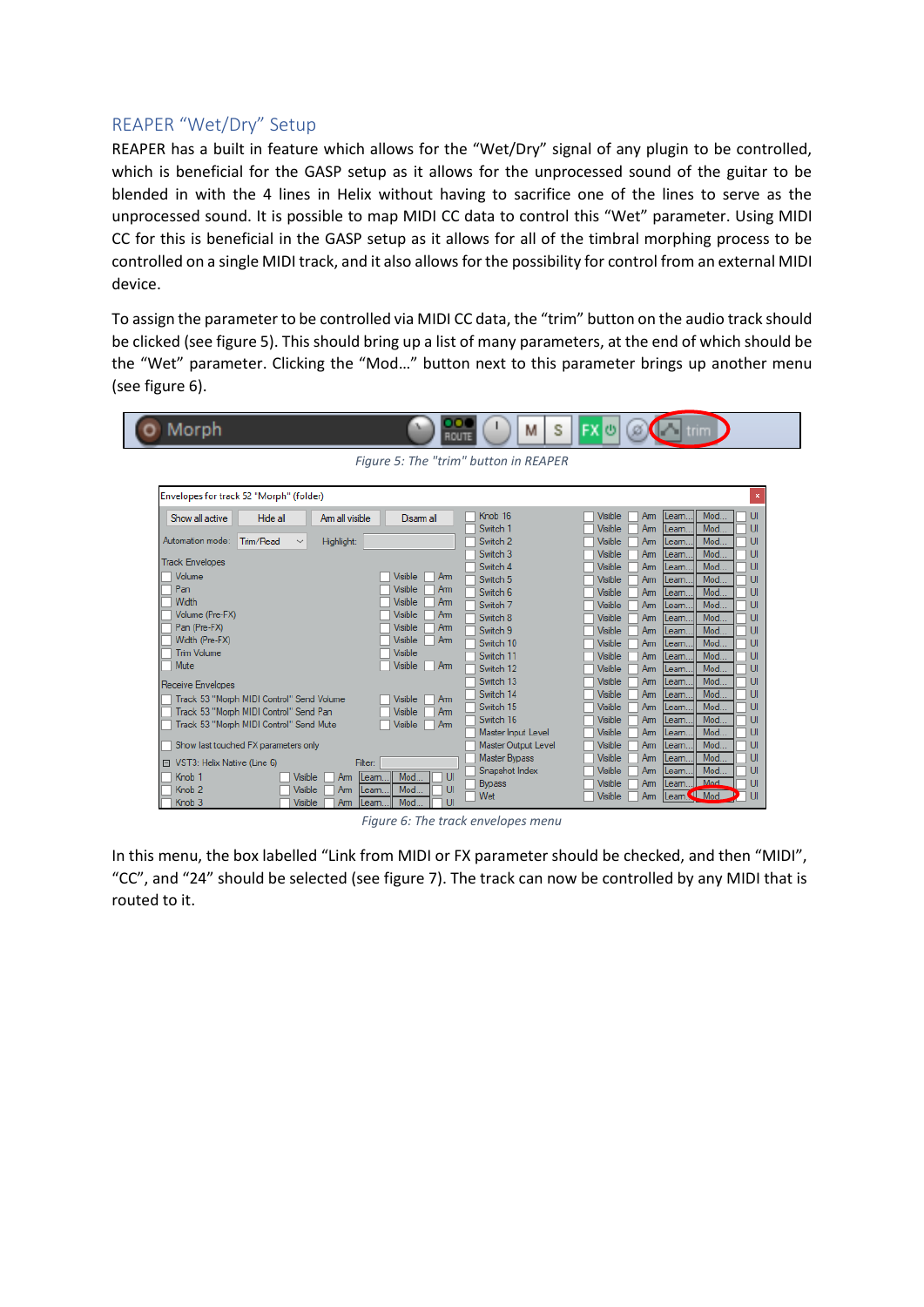

*Figure 7: The parameter modulation menu*

## REAPER MIDI Routing

A new track should be created to contain the MIDI data used to carry out the timbral morphing. A suitable name for this track would be "Morph Control MIDI". In the "Routing" menu for the track, a send should added which connects the track to any tracks that are intended to have timbral morphing applied to. As the new track is only intended to send MIDI data, the audio send can be set to "None" (see figure 9).

| Morph MIDI Control<br>$\circ$ |                                                                               | M                                 | s            | FX ①<br>$\blacksquare$ trim<br>$(\varnothing)$ |
|-------------------------------|-------------------------------------------------------------------------------|-----------------------------------|--------------|------------------------------------------------|
|                               | Figure 8: The "Route" button in REAPER                                        |                                   |              |                                                |
|                               | Routing for track 53 "Morph MIDI Control"                                     |                                   |              |                                                |
|                               | Parent send (track 52 Morph) Parent channels: 1-2                             |                                   | $\checkmark$ |                                                |
|                               | $+0.00$ dB                                                                    | Track channels: 2                 | $\checkmark$ |                                                |
|                               |                                                                               |                                   |              |                                                |
|                               | Width: 100%<br>Pan: center                                                    |                                   |              |                                                |
|                               | <b>Playback time offset:</b> $\begin{pmatrix} 1 & +0 \\ -1 & 1 \end{pmatrix}$ | $\bigcirc$ ms $\bigcirc$          | samples      |                                                |
|                               | - Sends -                                                                     |                                   |              |                                                |
|                               | Add new send                                                                  |                                   | $\checkmark$ |                                                |
|                               | Send to track 52 "Morph" (folder)                                             |                                   | Delete       |                                                |
|                               | $+0.00$<br>center<br>$(\varnothing)$<br>M                                     | <b>MI Post-Fader (Post-Pan)</b>   | $\checkmark$ |                                                |
|                               |                                                                               |                                   | G            |                                                |
|                               | Audio: None                                                                   | MIDI: All<br>$\vee$ $\Rightarrow$ | All          |                                                |
|                               | - Audio Hardware Outputs -                                                    |                                   |              |                                                |
|                               | Add new hardware output                                                       |                                   | $\checkmark$ |                                                |

*Figure 9: The routing menu with audio sending disabled*